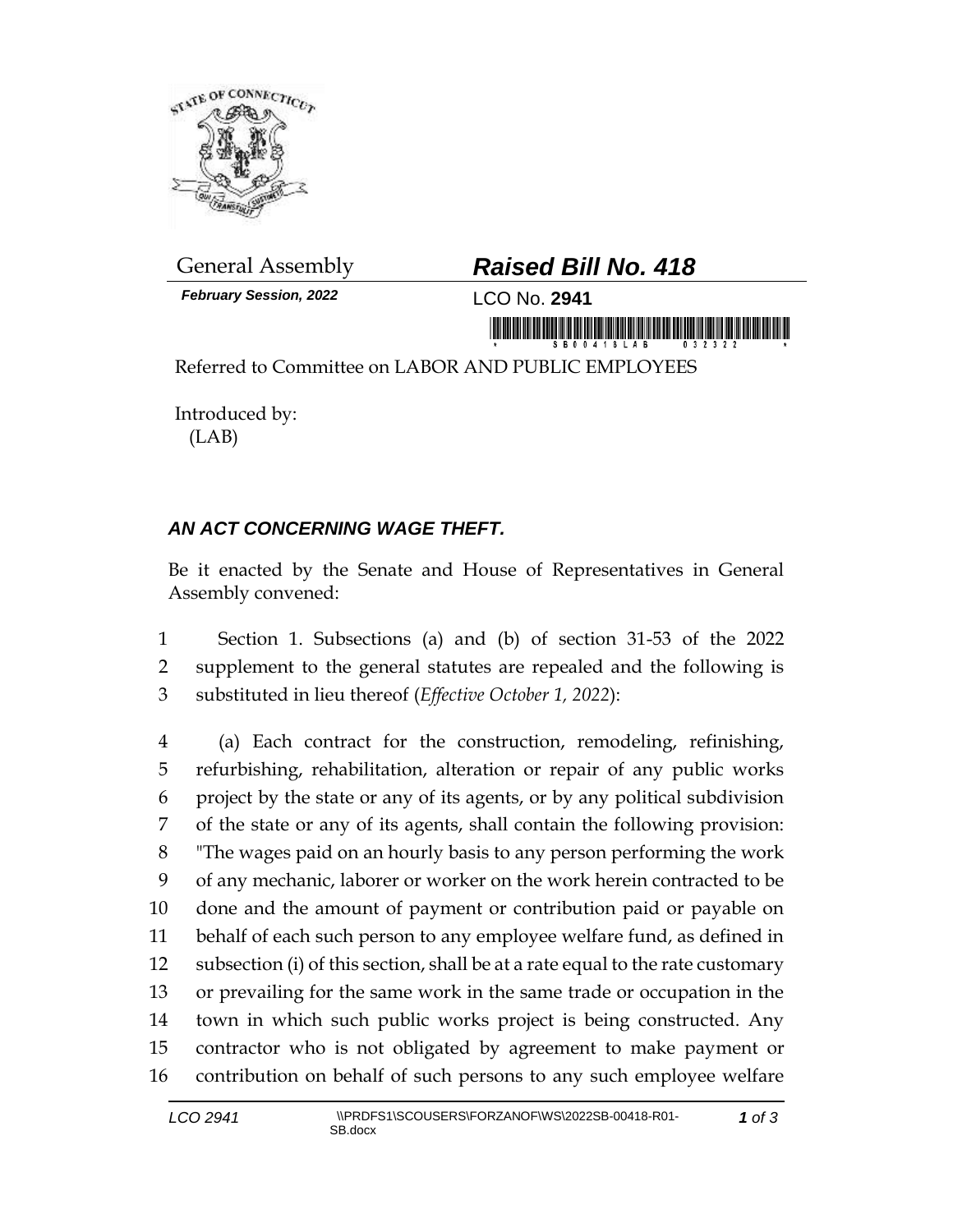fund shall pay to each mechanic, laborer or worker as part of such person's wages the amount of payment or contribution for such person's classification on each pay day."

 (b) **[**Any**]** If the commissioner, upon inspection or investigation of a complaint, believes that a contractor or subcontractor **[**who**]** has knowingly or wilfully **[**employs**]** employed any mechanic, laborer or worker in the construction, remodeling, refinishing, refurbishing, rehabilitation, alteration or repair of any public works project for or on behalf of the state or any of its agents, or any political subdivision of the 26 state or any of its agents, at a rate of wage on an hourly basis that is less than the rate customary or prevailing for the same work in the same trade or occupation in the town in which such public works project is being constructed, remodeled, refinished, refurbished, rehabilitated, altered or repaired, or who **[**fails**]** has failed to pay the amount of payment or contributions paid or payable on behalf of each such person to any employee welfare fund, or in lieu thereof to the person, as provided by subsection (a) of this section, such contractor or subcontractor shall be issued a citation and fined **[**not less than two thousand five hundred dollars but not more than**]** five thousand dollars for each offense and (1) for the first violation, shall be disqualified from 37 bidding on contracts with the state or any political subdivision  $(A)$  until the contractor or subcontractor has made full restitution of the back wages owed to such persons, and (B) for an additional six months thereafter, **[**and**]** (2) for any subsequent **[**violations**]** violation, shall be disqualified from bidding on contracts with the state or any political 42 subdivision  $(A)$  until the contractor or subcontractor has made full restitution of the back wages owed to such persons, and (B) for not less 44 than an additional two years thereafter, and (3) for more than one 45 violation within a five-year period, the commissioner shall refer the matter to the Attorney General, who may institute a civil action to recover any unpaid wages, plus interest. The Attorney General may file an action to enjoin such conduct and debar the contractor for up to five years from the date on which the action is filed. Each citation issued by 50 the commissioner pursuant to this subsection shall be in writing and